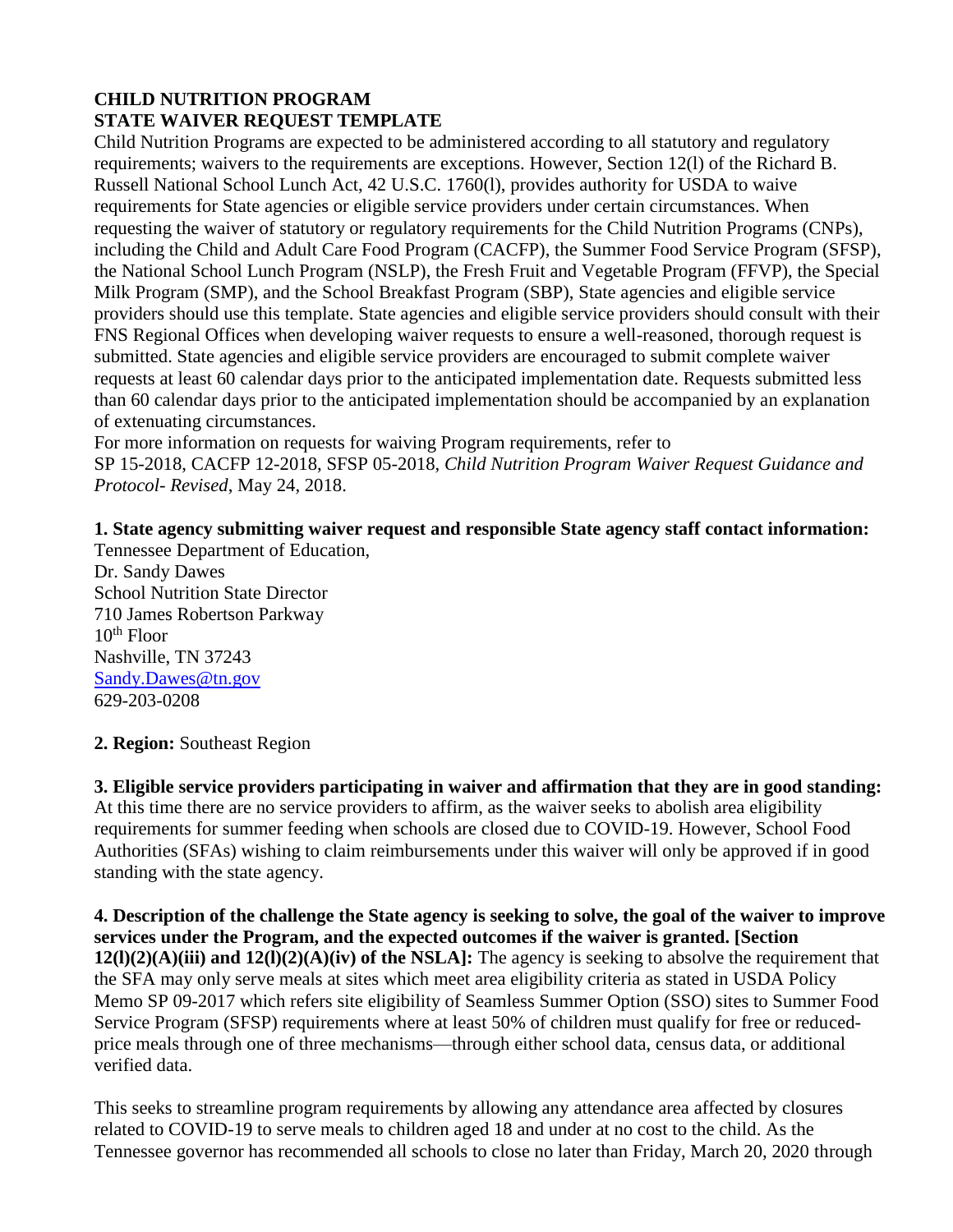the remainder of March 2020 in order to implement social distancing as a method for slowing community spread of COVID-19, it is imperative that children continue to receive nutritious meals through the National School Lunch Program and School Breakfast Program. Continuation of nutritious meals is essential for proper immune system function and school closings for COVID-19 are not limited to geographic areas where at least 50% of the population is eligible for free or reduced-price meals. Children eligible for free and reduce price meals live in areas where not 50% of the population is eligible for free and reduced-priced meals and these children will be the most likely to suffer without implementation of this waiver.

Challenges without the waiver:

- Increase in childhood hunger in areas not area eligible during school closures due to COVID-19
- Service limited to children in eligible areas and therefore missing children that qualify for benefits but live in areas where 50% of the population do not qualify

The goal of implementing the waiver is to improve overall services through:

- Decreased administrative burden to SFAs by removing the qualifying barrier of area eligibility
- Flexibility to allow meals to be served to all children impacted by COVID-19 school closures within the attendance area

Expected outcomes of the wavier:

- Allow SFAs to serve meals to all children regardless of area eligibility requirements during unanticipated school closures related to COVID-19 outbreak
- Maintained participation in NSLP and SBP
- Maintained support of local economies and continuing to provide economic activity through SFA employees

Although the benefit of waiving area eligibility requirements would not be limited to the following communities, there are five counties in Tennessee that would especially benefit from being able to serve meals in locations that do not currently qualify as area eligible. Details of the specific challenges faced by communities in each of these counties are below. Furthermore, the data that we currently have to establish eligibility cannot be accurate considering the sudden downturn in the United States and Tennessee economy. In the last week alone there was an increase of 70,000 claims of joblessness.

**Williamson County.** Williamson County is served by two SFAs: Franklin Special School District located in Franklin, TN and Williamson County. While Franklin Special School District does meet area eligibility requirements, there is only one other census block in Williamson County, located in Fairview, TN, that meets area eligibility requirements. No schools served by the Williamson County SFA meet the 50% threshold to be considered area eligible. The Fairview schools are not located in the Census block that is area eligible and an area eligibility can be achieved where the schools are located by averaging Census blocks. The closest area eligible sites to Fairview are located 18 miles away. In all of Williamson County, there are 3,518 students that have been identified as eligible for free or reduced-price meals. The ability to expand meal service beyond current area eligibility requirements would provide continued access to these students and more during the time of COVID-19 and the economic downturn that is currently happening.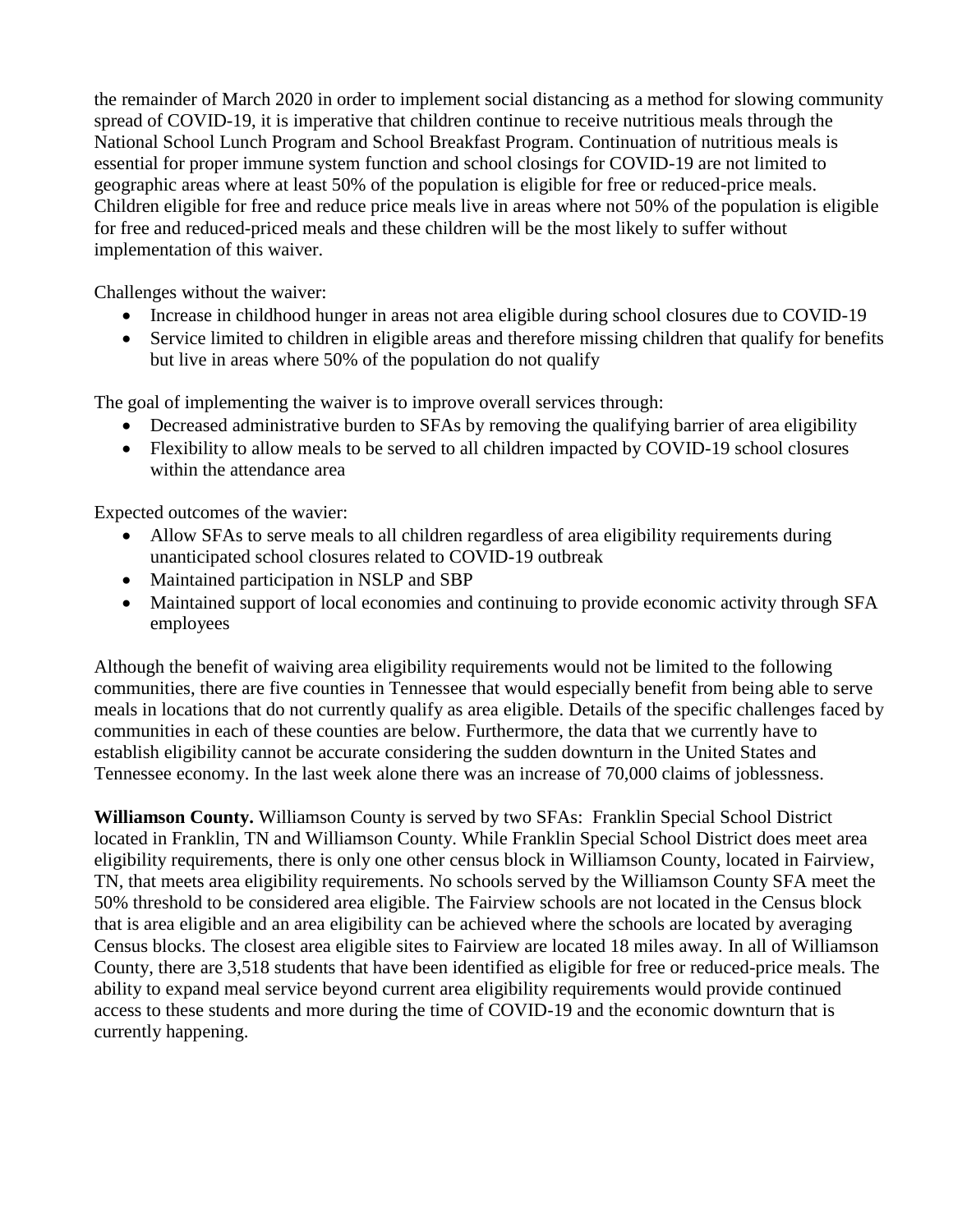

**Figure 1.** Image of Williamson County displaying the lone area that meets area eligibility requirements based on Census data (red). No schools in Williamson County meet the 50% threshold for area eligibility requirements.

**Wilson County.** While Wilson County has more census eligible areas than Williamson County, none of the 21 schools meet area eligibility requirements. To complicate the matter in Wilson County, two of the schools located in the areas that could be qualified by census data were damaged beyond repair in the tornado that struck middle Tennessee March 3. Wilson County has 4,496 students that currently qualify for free and reduced-price meals.

**Knox County.** Knox County has mixed eligibility access by both census and school determinations. One community in Knox County, Farragut, has six schools that do not meet eligibility requirements by either census or school data; together these six schools have 932 students certified for free or reduced-price meals. They must travel to either the Bearden or Karns neighborhoods schools to receive a meal which are both approximately 12 miles away from Farragut. Furthermore, Cedar Bluff Elementary, which has an enrollment of 1,277 students, an average lunch participation of 70% and 48.9% of students eligible for free or reduced-price meals, but cannot be qualified to continue meal service at the elementary school. The closest site to Cedar Bluff Elementary is located at Bearden Middle School which is five miles from Cedar Bluff Elementary; although the two schools are somewhat close together, this distance is likely not reflective of how far students and families would need to travel to the school to receive a meal.

**Shelby County.** There are three municipal districts in Shelby County, Germantown, Lakeland, and Arlington, which do not meet area eligibility requirements. None of the 3 SFAs have schools that reach the 50% threshold to qualify to be area eligible. Lakeland has established a meal site in a community not usually serviced by the SFA; this site's eligibility was established by using census data. This site is 8 miles away from the closest Lakeland School. Neither Arlington nor Germantown have areas within the municipality that qualify based on census data and are unable to provide a site outside of the city limits due to local board policy. According to October 2019, Germantown has 411 students that qualified for free or reduced-price lunch, Arlington 505 students, and Lakeland 311 for a total of 1,227 previously identified in these three municipalities that have limited access to readily available nutrition school meals during the COVID-19 school closings due to the restrictions of area eligibility requirements.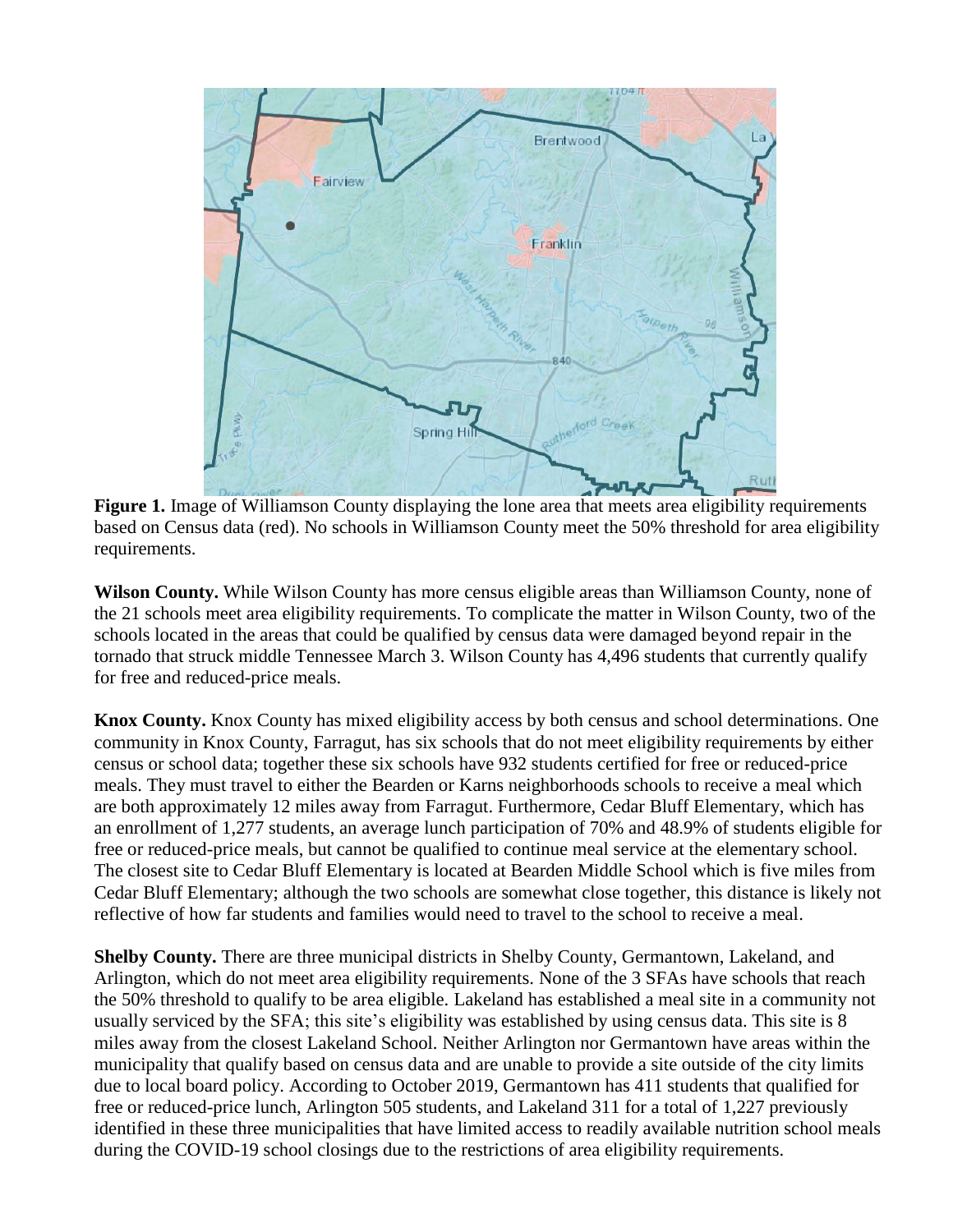**Gibson County.** There are five SFAs in Gibson County and all but one have sufficient area eligibility options to continue serving meals to their students. The community of Medina is located in southern Gibson County and is included in the Gibson County Special School District; Medina has an elementary, middle, and high school, none of which meet the 50% threshold to meet area eligibility requirements. As of October 2019, these three schools had 654 students certified for free or reduced-price meals. There are area eligible sites in the neighboring towns of Jackson, Milan and Humboldt, but these sites are approximately ten miles from the closest school in Medina.

The above descriptions identify at least 12,000 students previously certified to receive free or reducedprice meals that do not currently have easy access to nutritious meals while schools are closed due to COVID-19. Lifting the area eligibility requirements would result in these children and thousands more having continued access to meals provided by school nutrition programs even when school is not in session.

**5. Specific Program requirements to be waived (include statutory and regulatory citations). 7CFR 225.6(e)(15) that meals be served and consumed in a congregate setting, in order to support any social distancing requested by Federal, State, or local authorities. 7 CFR 225.6 (d)(1)(iv) limiting the operation of the SFSP or SSO during an unexpected school dismissal during the school year to non-school sites.** The agency is seeking to absolve the requirement that the SFA may only serve meals at sites which meet area eligibility criteria as stated in USDA Policy Memo SP 09-2017 which refers site eligibility of Seamless Summer Option sites to SFSP requirements. SFSP sites are located in areas which poor economic conditions exist which is defined in 7 CFR 225.2 definitions as a geographic area where at least 50% of children residing in that area have been determined eligible for free or reduced-price school meals, a geographic area where based on most recent census data at least 50% of children would be eligible for free or reduced-price school meals, or a geographic area that provides other evidence that 50% of children enrolled would be eligible for free or reduced-price meals.

## **6. Detailed description of alternative procedures and anticipated impact on Program operations, including technology, State systems, and monitoring:**

Currently, the application for summer feeding sites allows information to be overridden and to be qualified by "other" reasons. If this waiver is implemented, those sites that are not typically area eligible could utilize this function within the system application to qualify the site via COVID-19 closing procedures. Therefore, no new technology will be required to implement this waiver if granted. If the waiver is implemented, the following data will be collected: number of SFAs utilizing the waiver, number of sites that are serving meals outside of area eligibility requirements, number of meals served at each site under the waiver, and total meals served by each SFA under the waiver.

Monitoring will be completed by the state agency; each SFA implementing the waiver will be required to keep production records and documentation of meals served to students. SFAs will be monitored a minimum of one time per school year utilizing a desktop monitoring process. State agency monitoring will be accomplished by either a desktop review or through routine administrative review procedures.

If the waiver is not granted, program operations will be impacted by limiting the number of SFAs that have the capacity to serve meals during school closures for COVID-19. Not granting the waiver may ultimately decrease the number of meals served to students, which will increase food insecurity and childhood hunger.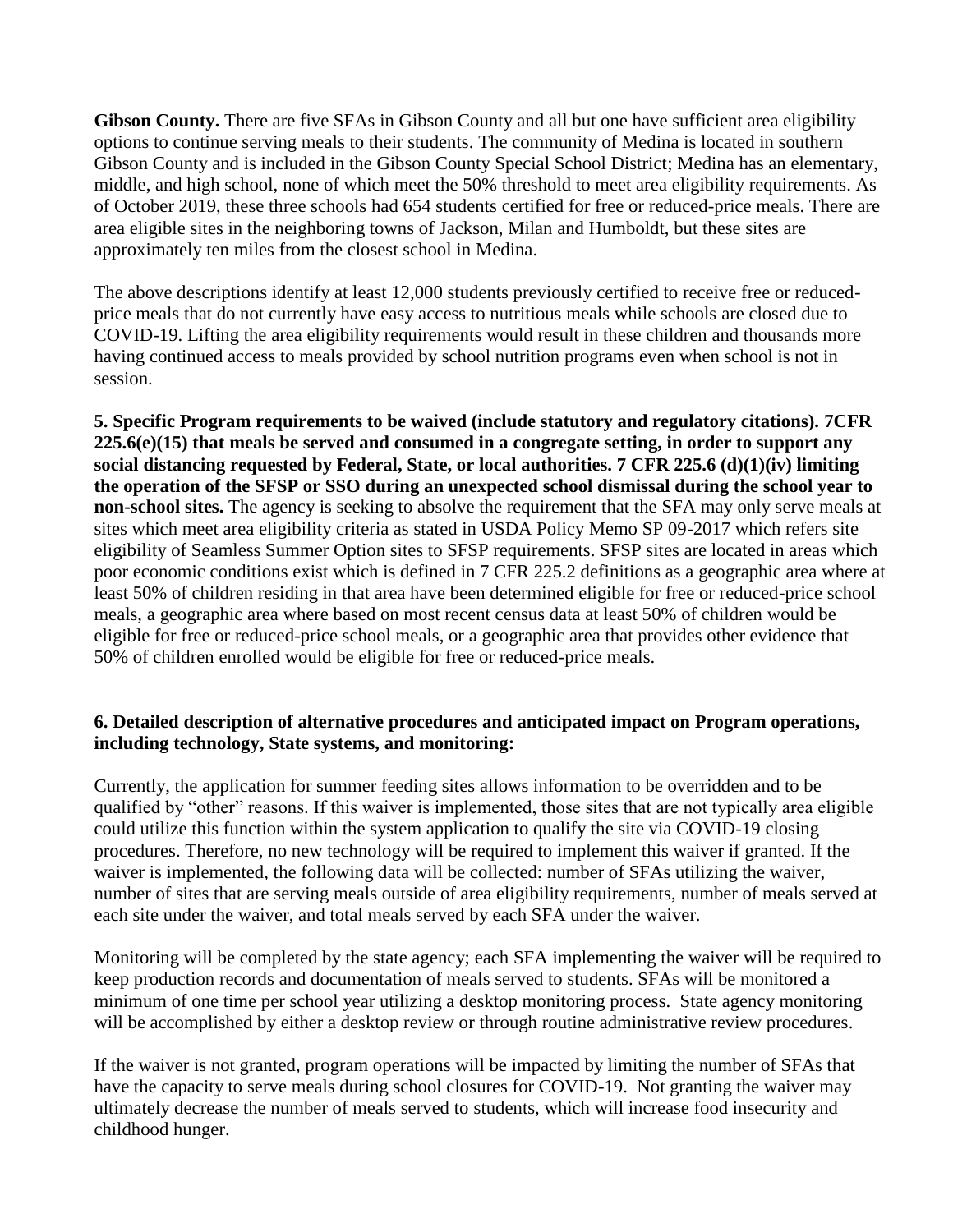**7. Description of any steps the State has taken to address regulatory barriers at the State level. [Section 12(l)(2)(A)(ii) of the NSLA]:** The state agency has two active waivers in place; one waiver allows meals to be served at school sites during unanticipated school closures and the second waiver absolves the requirement that meals must be served in a congregate setting. Both of these waivers allow for meals to be served with social distancing in mind, while still providing quality nutritious meals to children. The Department of Education is working closing with the Department of Human Services (DHS) administer of Summer Food Service Program (SFSP) in Tennessee to determine if feeding sites are available through other feeding programs.

#### **8. Anticipated challenges State or eligible service providers may face with the waiver**

**implementation:** There are no anticipated challenges to service providers with implementation of the waiver. The implementation of the waiver will alleviate potential challenges when school is closed due to COVID-19 by allowing meals to be served at non area eligible feeding sites.

**9. Description of how the waiver will not increase the overall cost of the Program to the Federal Government. If there are anticipated increases, confirm that the costs will be paid from non-Federal funds. [Section 12(l)(1)(A)(iii) of the NSLA]:** The waiver will not result in increased program costs. All eligible meals served to children will be reimbursed at the free rate.

**10. Anticipated waiver implementation date and time period:** The waiver will be implemented upon approval by USDA for SFAs that wish to serve meals in areas that do not meet area eligibility requirements during school closures related to COVID-19. The governor of Tennessee has currently recommended that schools close through the end of March 2020 to help contain the spread of COVID-19. However, as the COVID-19 pandemic is continually evolving, with recent recommendation from the Center for Disease Control and Prevention (CDC) to limit gatherings larger than 50 people through mid-April 2020 this guidance from the governor may also evolve and thus this waiver is requested for the entirety of calendar year 2020 to cover any future closing recommendations related to COVID-19.

Implementation date requested: March 17, 2020

Time period requested: December 2020

**11. Proposed monitoring and review procedures:** Each SSO sponsor is monitored during the regular administrative review process or through desktop review if not scheduled for an SSO review this school year.

**12. Proposed reporting requirements (include type of data and due date(s) to FNS):** Meals served under the waiver will be claimed via SSO meals and reported monthly and quarterly via FNS 10, 543, and 777 reports. If the waiver is implemented, the following quantitative data will be collected: number of SFAs utilizing the waiver, number of sites that serve meals due to COVID-19 school closures in areas not usually qualified by area eligibility guidelines, and meals served by each sponsor. Qualitative data regarding waiver implementation will also be collected including impact on services, including providing nutritious meals, to recipients/participants.

**13. Link to or a copy of the public notice informing the public about the proposed waiver [Section 12(l)(1)(A)(ii) of the NSLA]:** <https://www.tn.gov/education/snp-resources/snp-listservs.html>